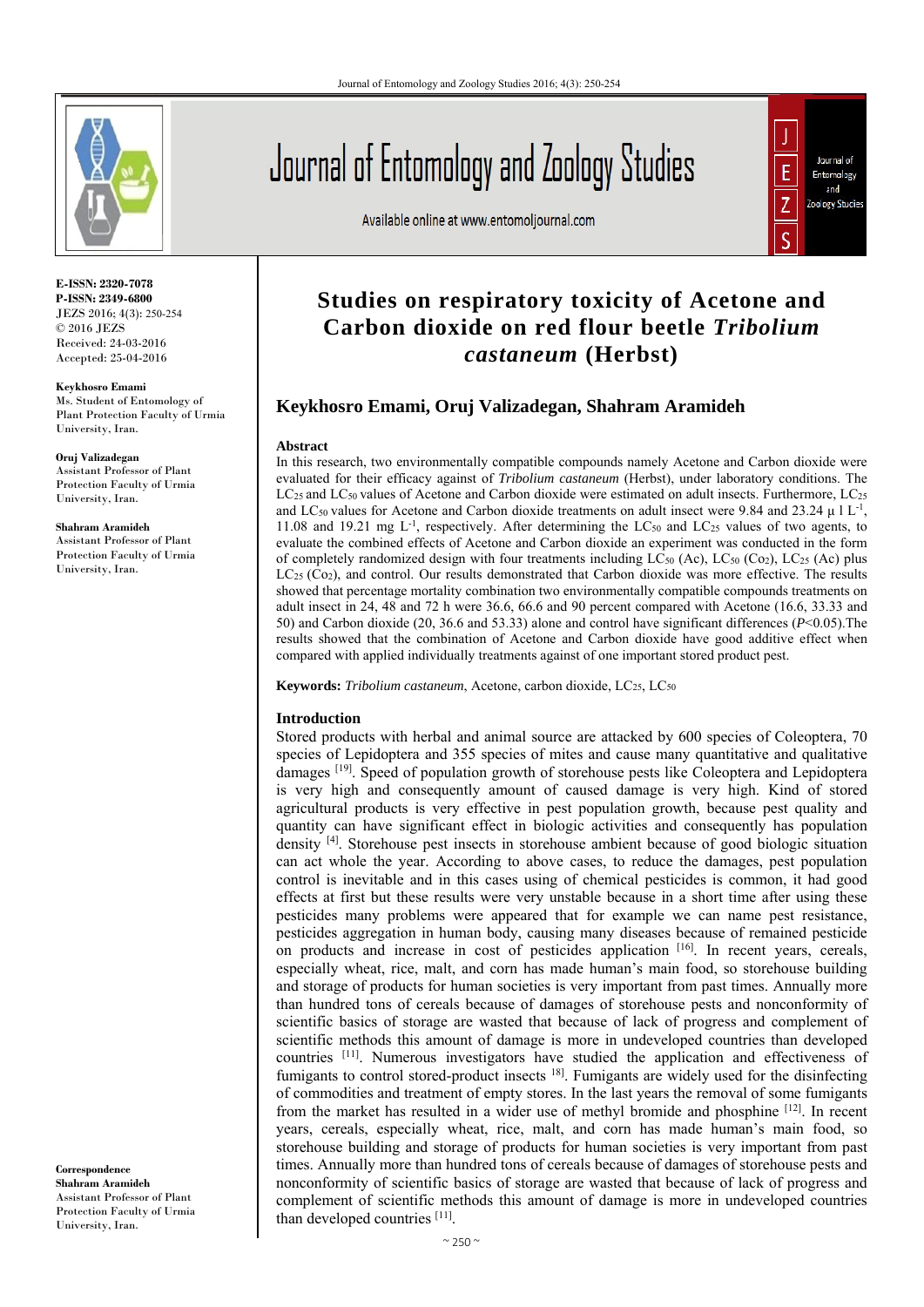Journal of Entomology and Zoology Studies

Acetone is generally recognized as a less deleterious substance to man and the environment, inexpensive, commonly available and convenient to use  $[20]$ . Acetone is widely used in laboratories as a solvent in applying insecticides to insects. It is absorbed through the skin, but lungs and kidneys excrete considerable amounts of absorbed Acetone in a short period of time [8]. The treatment meets the demands of the organic market. The technology can be adopted where cheap sources of  $CO<sub>2</sub>$  are available and the storage structure is well sealed. CO2-rich atmosphere has been found suitable for the protection of dried fruits in Turkey<sup>[7, 9]</sup> and for treating grain elevators in Canada  $^{[14]}$ . CO<sub>2</sub> treatment under elevated temperatures and with low concentrations of phosphine has been recommended as a replacement for methyl bromide in treating flour mills and other food processing facilities in Canada and other developed countries  $[17]$ . CO<sub>2</sub> is not carcinogenic and has no adverse effects on the environment. Carbon dioxide treatment requires a long period of 10 days or more. This drawback can be overcome by raising the treatment temperature or by applying the gas under high pressure. Carbon dioxide up to 30% atmospheric composition is tolerable to insects  $[13, 15]$ .

In present study, respiratory toxicity of Acetone and Carbon dioxide on *Tribolium castaneum* was evaluated.

#### **Material and Methods**

The present study was carried out in entomology lab of agriculture faculty, plant protection department of Urmia University at summer of 2015 in Iran.

#### **Insect rearing**

The red flour beetle, *T. castaneum* was used for the present experiments. A colony of *T. castaneum* was obtained from storage products in the laboratory of Urmia University. They were reared under storage conditions, on flour at 27±2 °C, with L: D 14: 10 and 65±5% RH.

#### **Insecticides tested**

In this study, the test Acetone was 99.9% and supplied by Merck Co. Ltd. This compound is polar and a highly volatile and flammable liquid (Howard, 1991) [10]. The carbon dioxide gas was applied to containers from a vessel of liquid carbon dioxide with appropriate vaporizers and pressure regulators to control the flow rate. To determine the  $LC_{50}$  values of carbon

dioxide mixture with Acetone, the procedure developed by White and Collins<sup>[5]</sup> was adopted. The test containers each of 31 L capacity containing wheat and insects were used in these tests. The samples were exposed to different dosages of  $CO<sub>2</sub>$  at  $27\pm2$  °C. Due to on field and applied nature of the research the volume of carbon dioxide in the chamber air was overlooked. Preliminary tests revealed that the atmospheric composition containing  $\approx 10\%$  CO<sub>2</sub> is harmless to insects. The atmospheric composition of chamber was modified to contain  $10\%$  CO<sub>2</sub> and  $LC_{50}$  dosage of Acetone was introduced to the chamber. The test containers and control group were stored at  $27 \pm 2$  °C for 24 h.

#### Determine of  $LC_{50}$  and  $LC_{25}$

To estimate the  $LC_{50}$  and  $LC_{25}$  five concentrations from each insecticide after primary experiments with distill air as control treatment in three replicates were used in cast iron capsules (51 L) on 10 adult pests in petri dish and mortality was recorded after 24 hours.

#### **The interaction effects between Acetone and CO2**

After calculating  $LC_{50}$  and  $LC_{25}$  values for Acetone and  $CO<sub>2</sub>$ on adult stages, combination effects of Acetone and  $CO<sub>2</sub>$  in petri dish in capsules were evaluated. All experiments in completely randomized design in 4 treatments include  $LC_{50}$  of Acetone,  $LC_{50}$  of  $CO<sub>2</sub>$ ,  $LC_{25}$  Acetone plus  $LC_{25}$   $CO<sub>2</sub>$  and distilled air control in three replicates after drying, filter papers were put in petri dishes and 10 of adult *T. castaneum* was selected and added on petri dishes and were covered completely with parafilm glue. After 24, 48 and 72 hours percentage of mortality was recorded.

#### **Analysis of Data**

The  $LC_{50}$  and  $LC_{25}$  values (with 95% confidence limits) were calculated by using Probit Analysis Statistical Method, mortality data treatments subjected to analysis of variance (One way ANOVA) and mean separation tests were conducted with Tukey's HSD with SPSS statistical analysis software (Ver. 22.0).

#### **Results**

#### **LC50 and LC25 Acetone and CO2 on adult stage:**

 $LC_{50}$  and  $LC_{25}$  of Acetone and  $CO_2$  on adult stages are shown in Table 1.

|                    |              |                  |            | <b>Lethal concentration</b> |                         |
|--------------------|--------------|------------------|------------|-----------------------------|-------------------------|
| <b>Insecticide</b> | Time (hours) | $Slope \pm SE$   | Chi-square | LC <sub>25</sub>            | $LC_{50}$               |
|                    |              |                  |            | 95% confidence interval     | 95% confidence interval |
| Acetone            | 24           | $-2.50 \pm 1.82$ | 4.62       | 9.84                        | 23.24                   |
|                    |              |                  |            | $(7.78 - 12.12)$            | $(20.17 - 27.41)$       |
| CO <sub>2</sub>    | 24           | $-3.67 \pm 2.85$ | 6.71       | 11.08                       | 19.21                   |
|                    |              |                  |            | $(5.35 - 14.74)$            | $(14.82 - 25.53)$       |

Table 1: LC<sub>50</sub> and LC<sub>25</sub> values Acetone and CO<sub>2</sub> effect on adult red flour beetle within 24 hours

#### **Interaction effects of Acetone and CO2 on** *T. castaneum* **in 24 H**

Effects of treatments, Acetone  $LC_{50}$ ,  $CO<sub>2</sub> LC_{50}$  and Acetone plus CO2 on *T. castaneum* was evaluated and counting the percentage mortality after 24 H (fig. 1). The results showed that there was a significant difference between  $LC_{25}$ 

Acetone+ $LC_{25}$   $CO2$  treatment with alone application treatments  $LC_{50}$  Acetone and  $LC_{50}$  CO<sub>2</sub> with 99% confidence in 24 H [F(3,11) = 40.667, *p*=0.001) ]. According to result showed that combined effects of treatments the highest mortality compared with other treatments.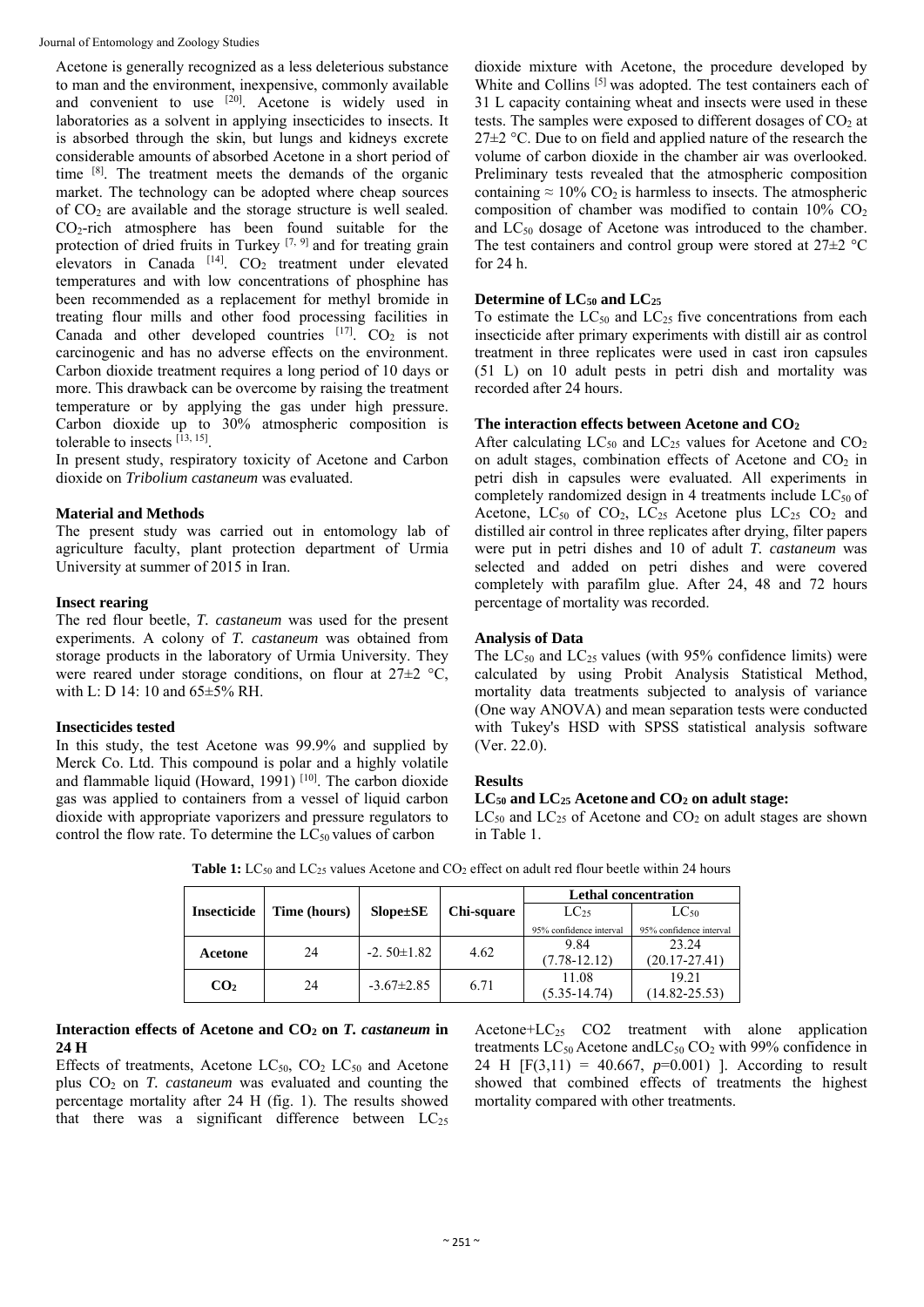

Fig 1: Interaction effects of Acetone and CO<sub>2</sub> on *T. castaneum* in 24 H

#### **Interaction effects of Acetone and CO2 on** *T. castaneum* **in 48 H**

Effects of treatments, Acetone  $LC_{50}$ ,  $CO<sub>2</sub> LC_{50}$  and Acetone plus CO2 on *T. castaneum* was evaluated and counting the percentage mortality after 48H (fig. 2). The results showed that there was a significant difference between  $LC_{25}$  Acetone+ $LC_{25}$   $CO<sub>2</sub>$  treatment with alone application treatments  $LC<sub>50</sub>$  Acetone and  $LC_{50}$  CO<sub>2</sub> with 99% confidence in 48 H [F(3,11) = 34.476, *p*=0.001) ]. According to result showed that combined effects of treatments the highest mortality compared with other treatments.



**Fig 2:** Interaction effects of Acetone and CO<sub>2</sub> on *T. castaneum* in 48 H

#### **Interaction effects of Acetone and CO2 on** *T. castaneum* **in 72**

Effects of treatments, Acetone LC<sub>50</sub>, CO<sub>2</sub> LC<sub>50</sub> and Acetone plus CO2 on *T. castaneum* was evaluated and counting the percentage mortality after 72H (fig. 3). The results showed that there was a significant difference between  $LC_{25}$  Acetone +

 $LC_{25}$  CO2 treatment with alone application treatments  $LC_{50}$ Acetone and  $LC_{50}$  CO<sub>2</sub> with 99% confidence in 72 H [F (3, 11)  $= 87.733$ ,  $p=0.001$ ]. According to result showed that combined effects of treatments the highest mortality compared with other treatments.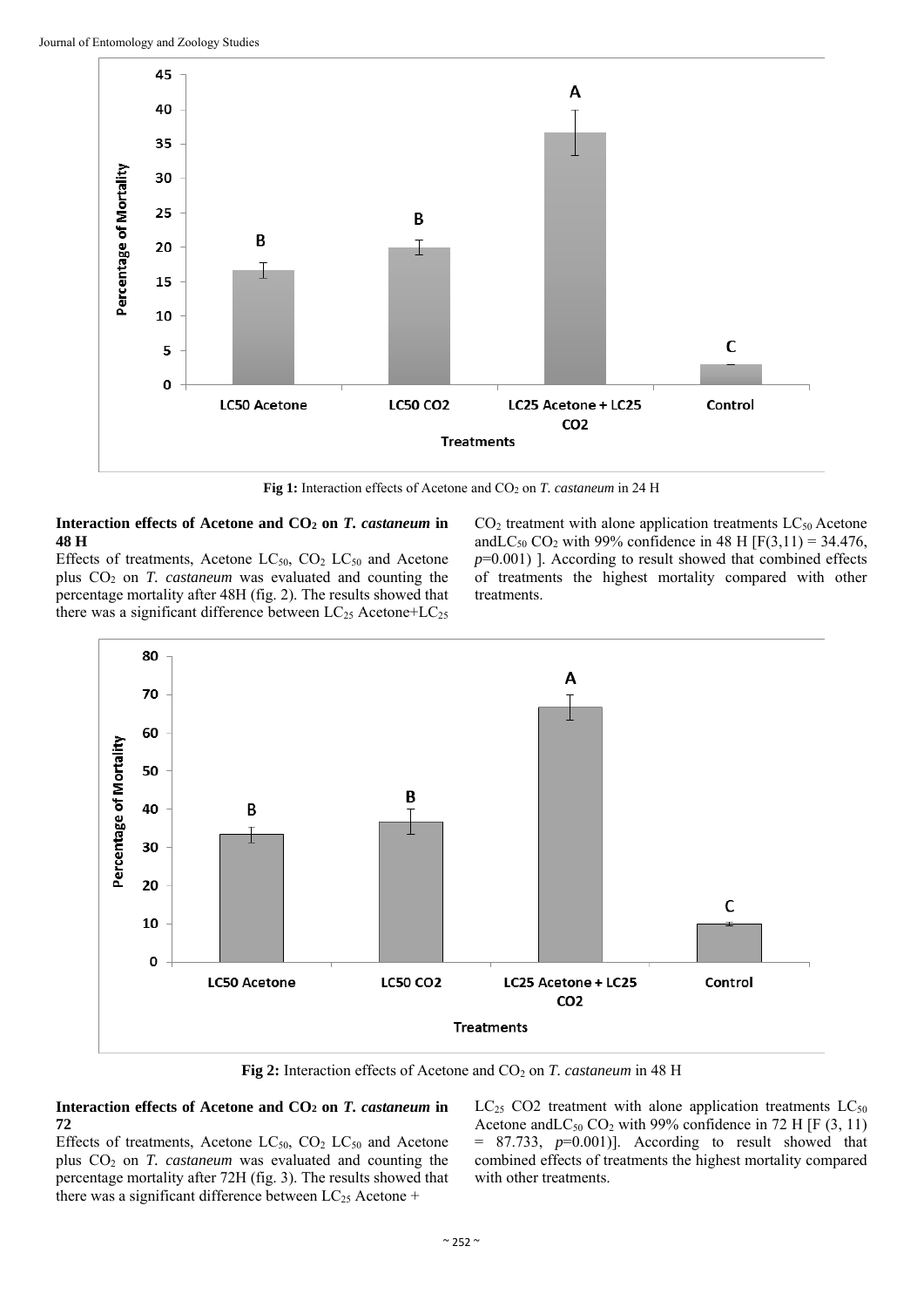

**Fig 3:** Interaction effects of Acetone and CO<sub>2</sub> on *T. castaneum* in 72 H

#### **Discussion**

For the control of stored-products pest insects, particularly in grain, farmers rely mostly on the treatment of contact insecticide to raw cereals  $[2, 6]$ . Because such treatments may result in the presence of residues in those products, there are restrictions in the level of insecticide residues allowed in such products [2, 3]. Therefore, the number of suitable contact insecticides that can be used in the control of stored-products insects is limited  $[22, 1]$ . For a long time, the main stored-grain protectant insecticide was de-odorized malathion  $[6, 1]$ . Unfortunately, most stored-products insects are substantially resistant to this insecticide and an alternative substitution should be necessary  $[12, 1]$ . Fumigation is one of the most successful methods of rapidly controlling insects infesting stored foodstuffs. The cost and health risk of fumigation seems to be lower than traditional methods of preservation [21]. Thus, it appears that fumigation will be the backbone and indispensable component of stored-products insects control programs in the immediate future. A good fumigant should have some characteristics consistent with the fumigation protocol, which ensures an appropriate level of insect control and produces the minimum of hazardous side effects [2]. Unfortunately, the two available fumigants fall short of this ideal. At the present time, large proportions of stored foodstuffs are fumigated with methyl bromide and phosphine. The greatest deficiency in the use of methyl bromide was that in many instances the major reliance has been placed on the methyl bromide fumigation and the stock management was neglected. Therefore, reinfestation occurred soon after the fumigation was completed. Consequently, frequent fumigation was necessary and grain often had bromide residues in excess of the permissible level. Phosphine as a fumigant offers a costeffective method of insects control [18]. Strict controls on detectable concentrations of phosphine are necessarily imposed by some organizations. Since excessive residue from fumigation is a potential hazard to consumers, methyl bromide and phosphine are under close scrutiny and will have limited use in the immediate future <sup>[21]</sup>. Acetone is absorbed through the skin and is distributed throughout the body. The fatal dose of Acetone for an average adult lies between 300 and 400 mL, if this amount is ingested in less than an hour [8]. Therefore, death from Acetone should be extremely uncommon under

fumigation conditions. Although Acetone is not a novel compound, as yet it is not registered for use as a fumigant. However, in view of the wide usage of Acetone in toxicological studies, information on its action against insects including as a fumigant could be useful in interpretation of toxicological data. In the current study, Acetone was toxic to all tested insects in empty-space tests. This finding would agree with the data collected by Tunç *et al*., that Acetone is generally recognized as a less deleterious substance to man and the environment, inexpensive, commonly available and convenient to use [20].

The mixture of carbon dioxide with  $CO<sub>2</sub>$  can be considered as a potential fumigant for replacing methyl bromide or phosphine under ambient storage conditions specifically in empty-space fumigations

#### **Acknowledgement**

Special thanks Dr. Karimpour and Dr. Mirfakhraie of Plant Protection Department Agriculture Faculty, Urmia University, for their advice and support through ours research.

#### **References**

- 1. Arthur FH. Evaluation of an encapsulated formulation of cyfluthrin to control *Sitophilus oryzae* (L.) on stored wheat. J Stored Prod Res. 1999; 35:159-166.
- 2. Bond EJ. Manual of Fumigation for Insect Control (FAO Plant Production and Protection Paper 54). Food and Agriculture Organization of the United Nations, Rome, Italy, 1984, 432-436.
- 3. Brewer MS, Sprouls GK, Russon C. Consumer attitudes toward food safety issues. J Food Saf. 1994; 14:63-76.
- 4. Cassanova JL. An overview of the scientific aspect of ozone depletion and their impact on environment. In Proceedings of International Conference on Alternative to Methyl Bromide, Sevilla, Spain, 2002.
- 5. Collins PJ, Daglish GJ, Bengston M, Lambkin TM, Pavic H. Genetics of resistance to phosphine in *Rhyzopertha dominica*. J Econ Entomol. 2002; 95:862-869.
- 6. Daglish GJ. Efficacy of six grain protectants applied alone or in combination against three species of Coleoptera. J Stored Prod. Res. 1998; 34:263-268.
- 7. Donahaye ES, Navarro M, Rinder Azrieli A. Quality